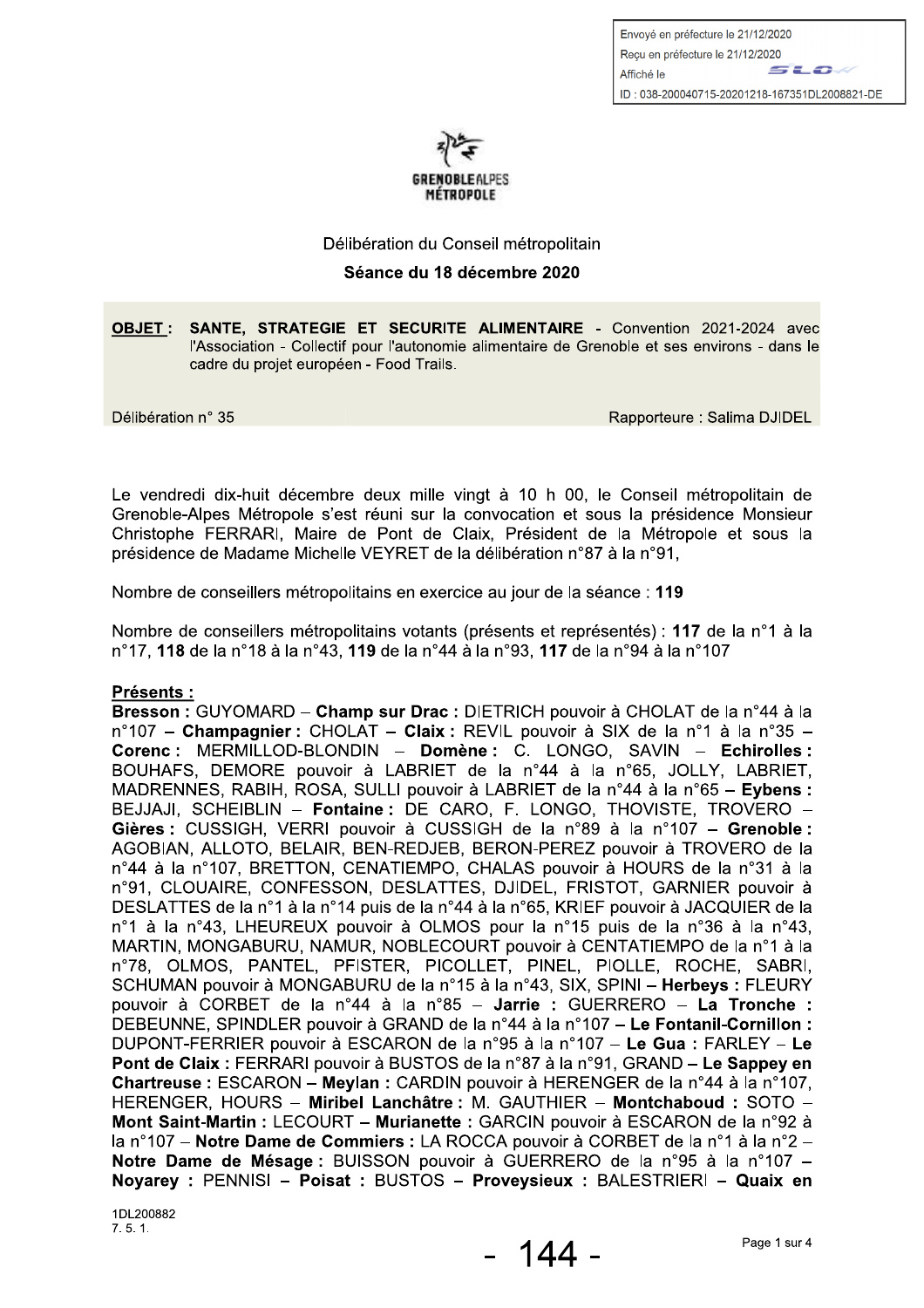Envoyé en préfecture le 21/12/2020 Recu en préfecture le 21/12/2020 *SLO* Affiché le ID: 038-200040715-20201218-167351DL2008821-DE

Chartreuse : ROSSETTI - Saint Barthélémy de Séchilienne : STRAPPAZZON - Saint-Egrève : AMADIEU, CHARAVIN, B. COIFFARD - Saint Georges de Commiers : GRIMOUD - Saint-Martin d'Hères : ASSALI, OUDJAOUDI, QUEIROS pouvoir à VEYRET de la n°18 à la n°93, RUBES, SEMANAZ, VEYRET pouvoir à FERRARI de la n°96 à la n°107 - Saint-Martin Le Vinoux : MARDIROSSIAN, LAVAL - Saint-Paul de Varces : RICHARD pouvoir à C. LONGO de la n°92 à la n°107 - Saint-Pierre de Mésage : MASNADA pouvoir à MARDIROSSIAN de la n°1 à la n°43 - Sassenage : GENIN-LOMIER, MERLE - Séchilienne : PLENET - Seyssinet Pariset : LISSY, SIEFERT pouvoir à L. COIFFARD de la n°1 à la n°37 - Seyssins : MARGUERY - Varces Allières et Risset : CORBET, LEMARIEY - Vaulnaveys-le-bas : JM GAUTHIER - Vaulnaveys Le Haut : PORTA - Venon : ODDON pouvoir à MARDIROSSIAN de la n°95 à la n°107 - Veurey-Voroize : JULLIEN - Vif : GENET, GONAY - Vizille : L. COIFFARD, JACQUIER.

### Absents Excusés avant donné pouvoir sur toute la séance :

Brié et Angonnes : SOULLIER pouvoir à SIX - Claix : STRECKER pouvoir à THOVISTE -Fontaine : LEYRAUD pouvoir à HOURS - Grenoble : BERTRAND pouvoir à BEJJAJI. CAPDEPON pouvoir à SABRI, CARIGNON pouvoir à PINEL, CARROZ pouvoir à NAMUR, KADA pouvoir à FRISTOT,- Saint-Martin d'Hères : CHERAA pouvoir à VEYRET. KESSLER pouvoir à RUBES - Seyssins : HUGELE pouvoir à THOVISTE.

## **Absents Excusés:**

Echirolles : JOLLY de la n°1 à la n°43 puis de la n°95 à la n°107 – Saint-Martin d'Hères : ASSALI de la n°1 à la n°17, CHERAA de la n°96 à la n°107.

Monsieur Bertrand SPINDLER a été nommé secrétaire de séance.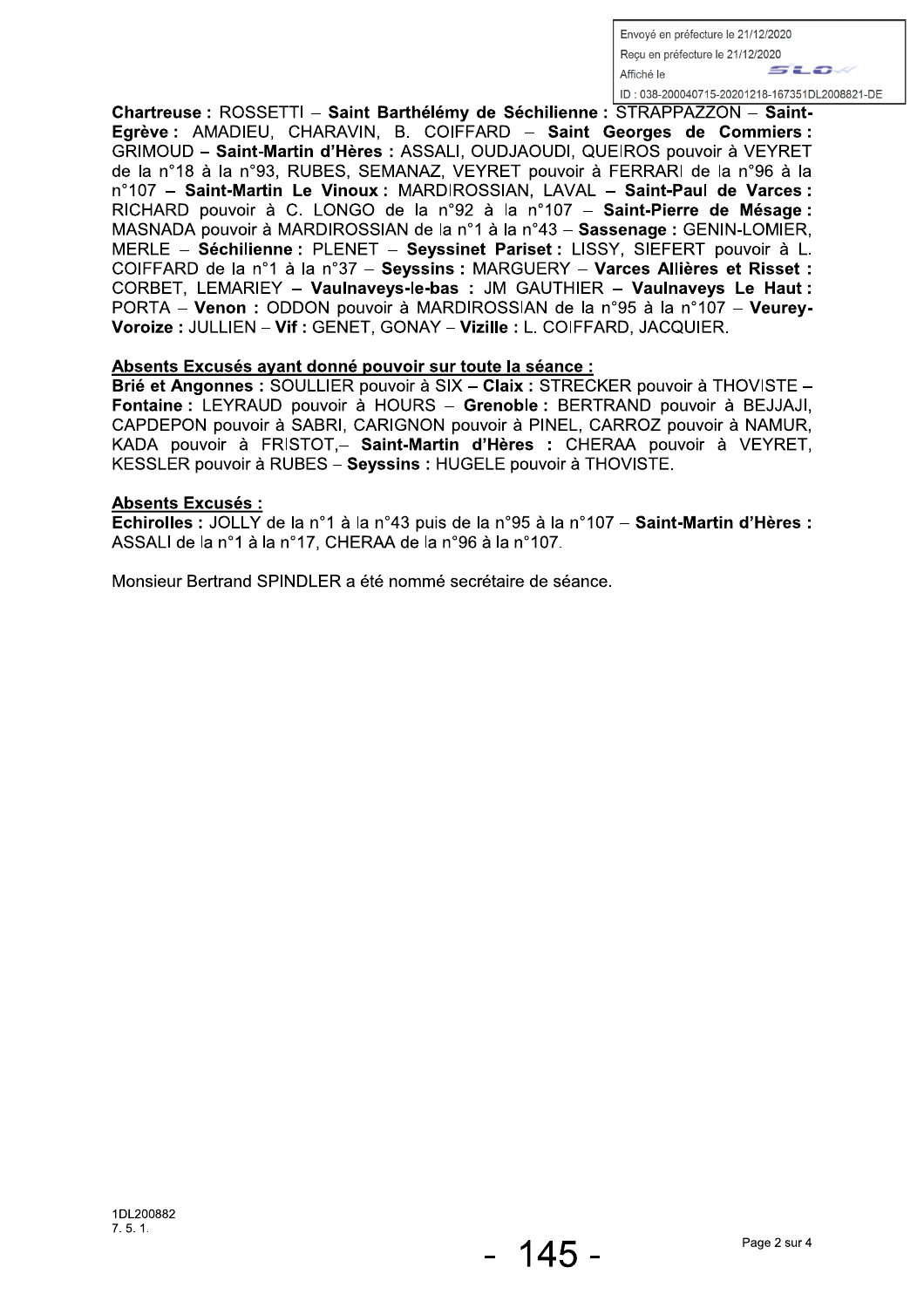La rapporteure. Salima DJIDEL: Donne lecture du rapport suivant.

**OBJET: SANTE, STRATEGIE ET SECURITE ALIMENTAIRE - Convention 2021-2024** avec l'Association - Collectif pour l'autonomie alimentaire de Grenoble et ses environs - dans le cadre du projet européen - Food Trails.

## Exposé des motifs

Le 24 septembre dernier, Grenoble-Alpes Métropole obtenait la labellisation du Ministre de l'agriculture du « Projet Alimentaire Inter Territorial » (PAiT) réunissant divers territoires de la région grenobloise (Grenoble-Alpes Métropole, la Ville de Grenoble, la communauté de communes Le Grésivaudan, la communauté d'agglomération du Pays Voironnais, le Parc naturel régional de Chartreuse, le Parc naturel régional du Vercors, la communauté de communes du Trièves) et des acteurs socioéconomiques ainsi que des acteurs citovens et associatifs (la chambre d'agriculture de l'Isère, le collectif autonomie alimentaire et le réseau des conseils de développement de la région grenobloise).

En associant ces différents partenaires, ce PAiT, propose de structurer un système alimentaire local cohérent et durable. C'est une réponse à la hauteur des enjeux multiples et de l'urgence à agir pour la reterritorialisation et la sécurisation du système alimentaire de nos territoires alpins si sensibles au changement climatique.

Afin de mettre en œuvre le programme d'action du PAIT, Grenoble-Alpes Métropole s'est inscrite comme partenaire du proiet de recherche – innovation « Food Trails », qui a été lauréat d'un appel à projet de la commission européenne Horizon 2020 sur le thème des politiques alimentaires territoriales.

Ce projet, dont l'accord de subvention (grant agreement) dotant la Métropole d'un budget de 840 000 €, a été signé par Grenoble-Alpes Métropole le 05 Octobre 2020. Il a démarré le 16 Octobre 2020 pour une durée de 4 ans. Son objectif est de traduire la vision partagée et l'engagement collectif du « pacte de Milan pour des politiques alimentaires urbaines » (MUFPP) en systèmes alimentaires territoriaux durables.

Food Trails vise à réaliser des actions renforcant l'autonomie et la résilience alimentaire de 11 territoires. Il rassemble un Consortium de 19 partenaires (11 villes et Métropoles, 3 universités et 5 acteurs experts du système alimentaire) de 12 pays de l'Union européenne sous la conduite de la ville de Milan.

Les partenaires ambitionnent de travailler dans une logique d'engagement des communautés locales. Il est proposé à chacun des 11 territoires engagés de développer des living labs rassemblant des citoyens, des acteurs économiques et des chercheurs dans le cadre de projets pilotes locaux.

La Métropole s'inscrit dans ce partenariat en mettant en avant trois actions particulières du Projet Alimentaire inter Territorial :

- 1. Développer une approche plus durable et responsable de la restauration collective : soutenir les gestionnaires pour améliorer les menus, réduire les déchets, comprendre l'évolution des habitudes alimentaires et se fournir en produits locaux :
- 2. Soutenir l'adaptation des agriculteurs aux effets du changement climatique par la sensibilisation aux enjeux de l'anticipation et par un accompagnement via la création d'un réseau de fermes volontaires, l'organisation d'échanges, de formations et d'expérimentations :
- 3. Soutenir l'évolution des habitudes alimentaires des habitants par travail collaboratif rassemblant autorités locales, acteurs socio-professionnels et citoyens afin d'identifier

1DL200882  $7.5.1$